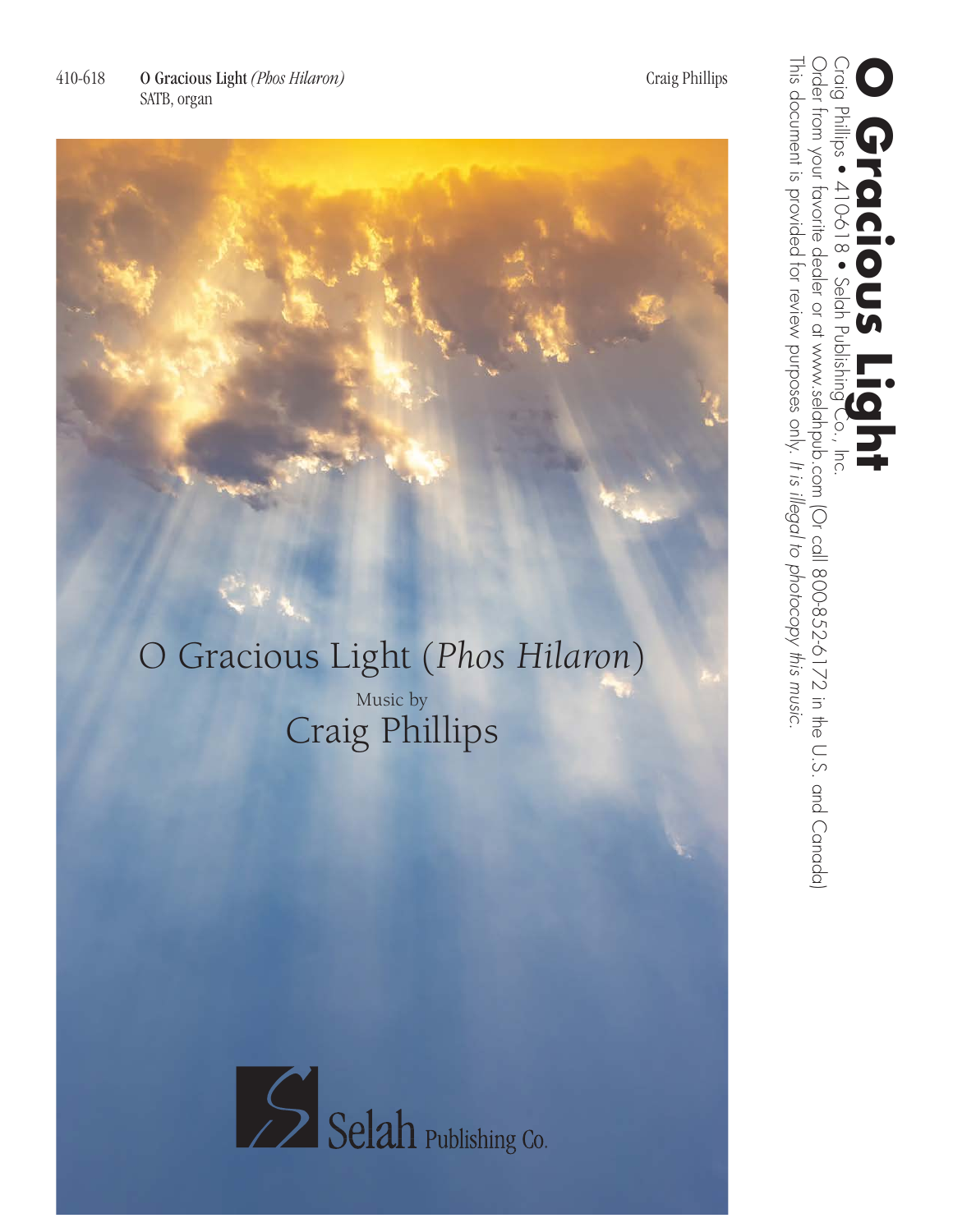

 Copyright © 2020 Selah Publishing Co., Inc. www.selahpub.com Printed in the U.S.A. on recycled paper. *It is illegal to photocopy this music.*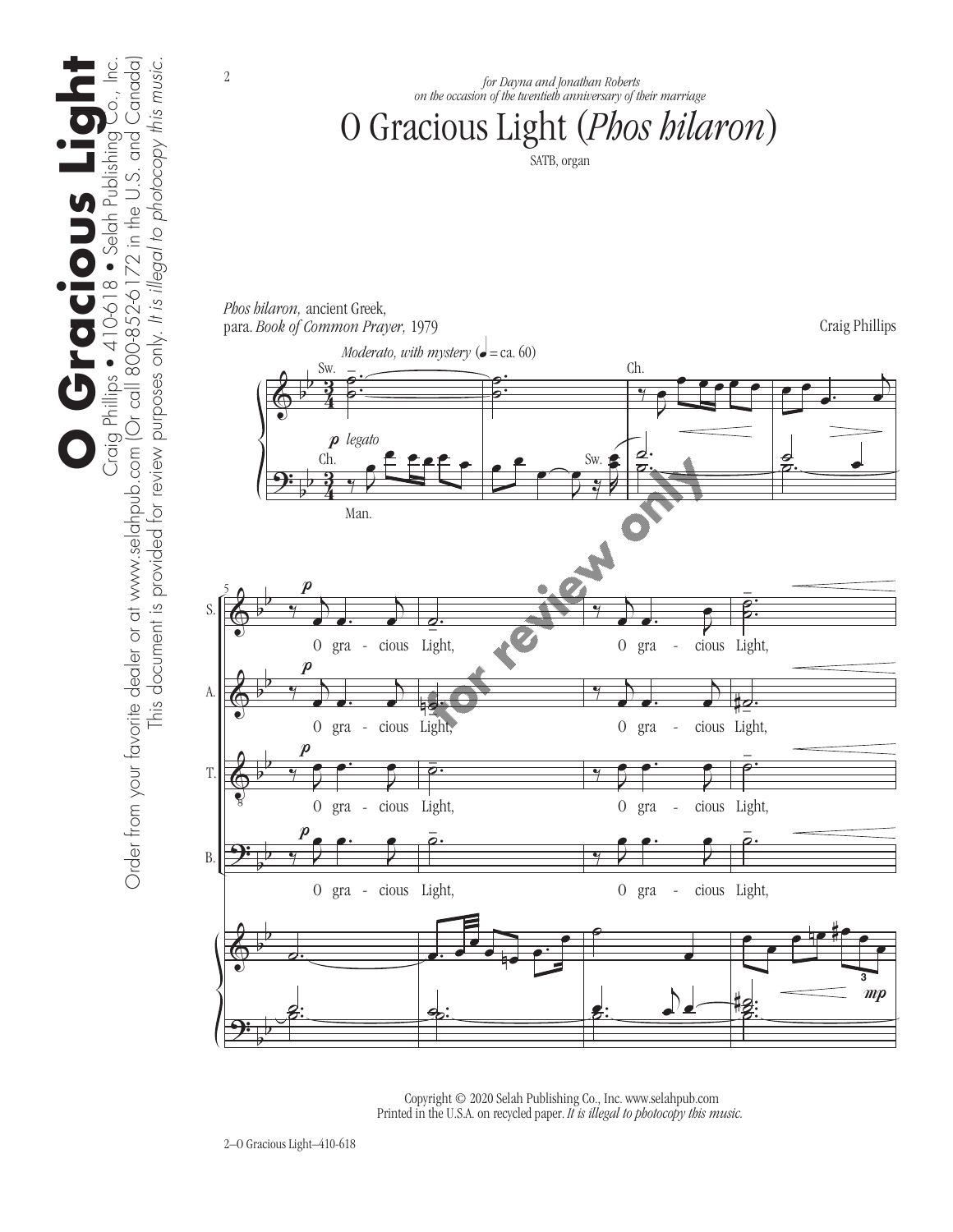

Craig Phillips ● 410-618 ● Selah Publishing Co., Inc.<br>Order from your favorite dealer or at www.selahpub.com (Or call 800-852-6172 in the U.S. and Canada) Order from your favorite dealer or at www.selahpub.com (Or call 800-852-6172 in the U.S. and Canada) **Cracious Light**<br>Craig Phillips • 410-618 • Selah Publishing Co., Inc.  $\frac{1}{8}$ 

This document is provided for review purposes only.

This document is provided for review purposes only. It is illegal to photocopy this music.

*It is illegal to photocopy this music.*

410-618–O Gracious Light–3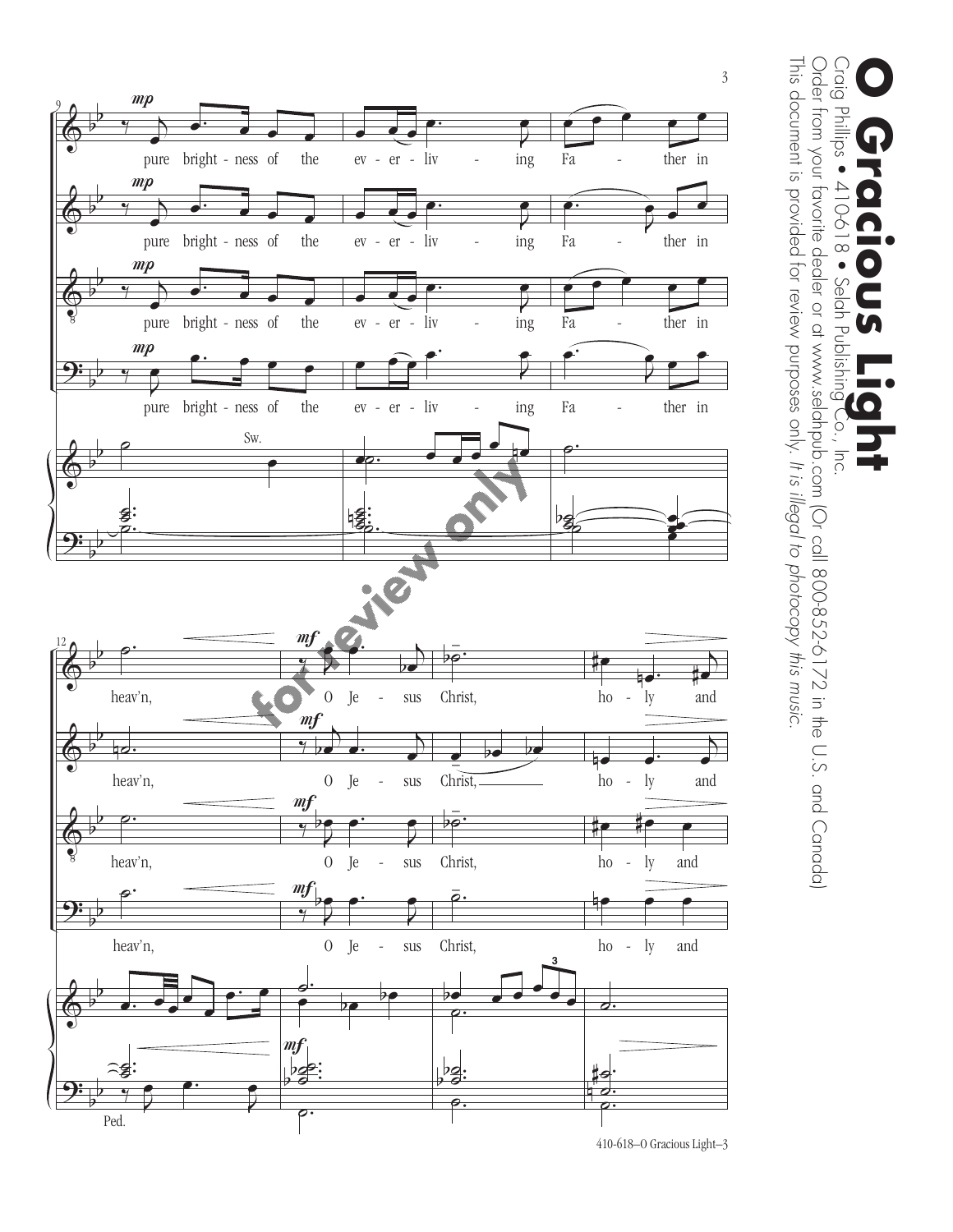**O Gracious Light** Craig Phillips • 410-618 • Selah Publishing Co., Inc.<br>Order from your favorite dealer or at www.selahpub.com (Or call 800-852-6172 in the U.S. and Canada) Order from your favorite dealer or at www.selahpub.com (Or call 800-852-6172 in the U.S. and Canada) This document is provided for review purposes only. It is illegal to photocopy this music. This document is provided for review purposes only. *It is illegal to photocopy this music.* **O Gracious Lig** 

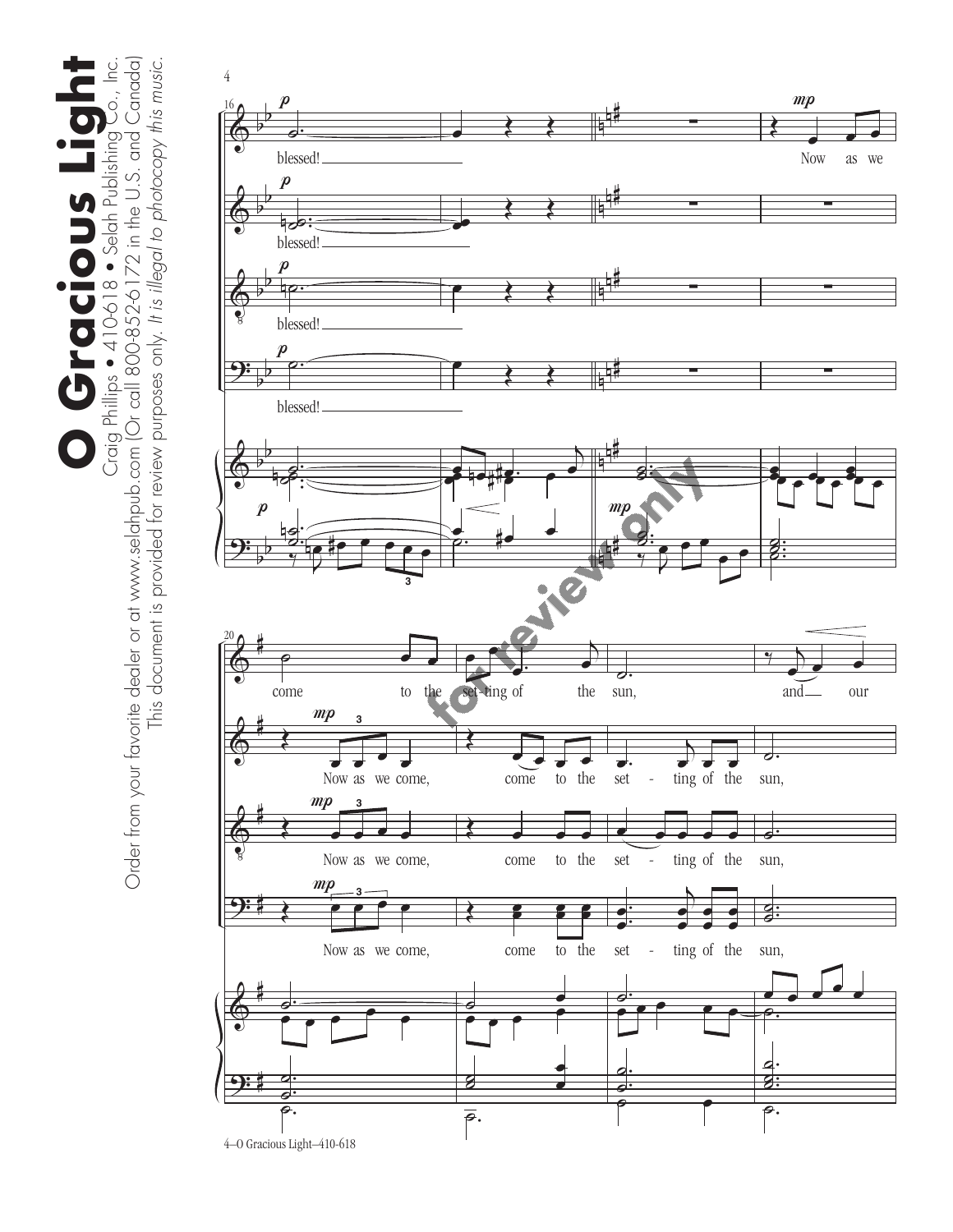![](_page_4_Figure_0.jpeg)

Craig Phillips ● 410-618 ● Selah Publishing Co., Inc.<br>Order from your favorite dealer or at www.selahpub.com (Or call 800-852-6172 in the U.S. and Canada) Order from your favorite dealer or at www.selahpub.com (Or call 800-852-6172 in the U.S. and Canada) **Cracious Light**<br>Craig Phillips • 410-618 • Selah Publishing Co., Inc.

This document is provided for review purposes only.

*It is illegal to photocopy this music.*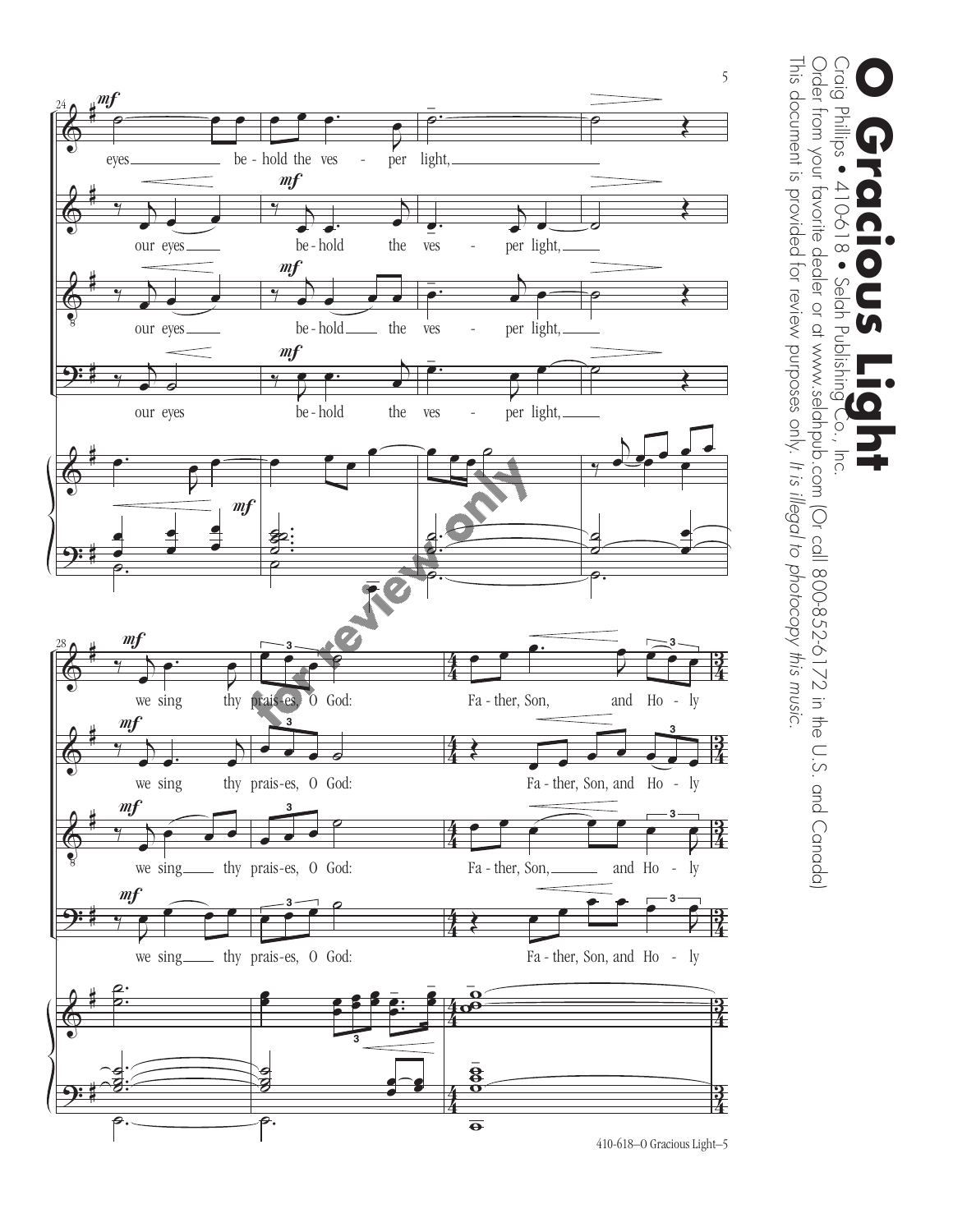O Craig Philips + 410-618 • Selah Publishing Co., Inc.<br>Order from your favorite dealer or at www.selahpub.com (Or call 800-852-6172 in the U.S. and Canada) **O Gracious Light** Order from your favorite dealer or at www.selahpub.com (Or call 800-852-6172 in the U.S. and Canada) This document is provided for review purposes only. It is illegal to photocopy this music. This document is provided for review purposes only. *It is illegal to photocopy this music.*

![](_page_5_Figure_1.jpeg)

<sup>6–</sup>O Gracious Light–410-618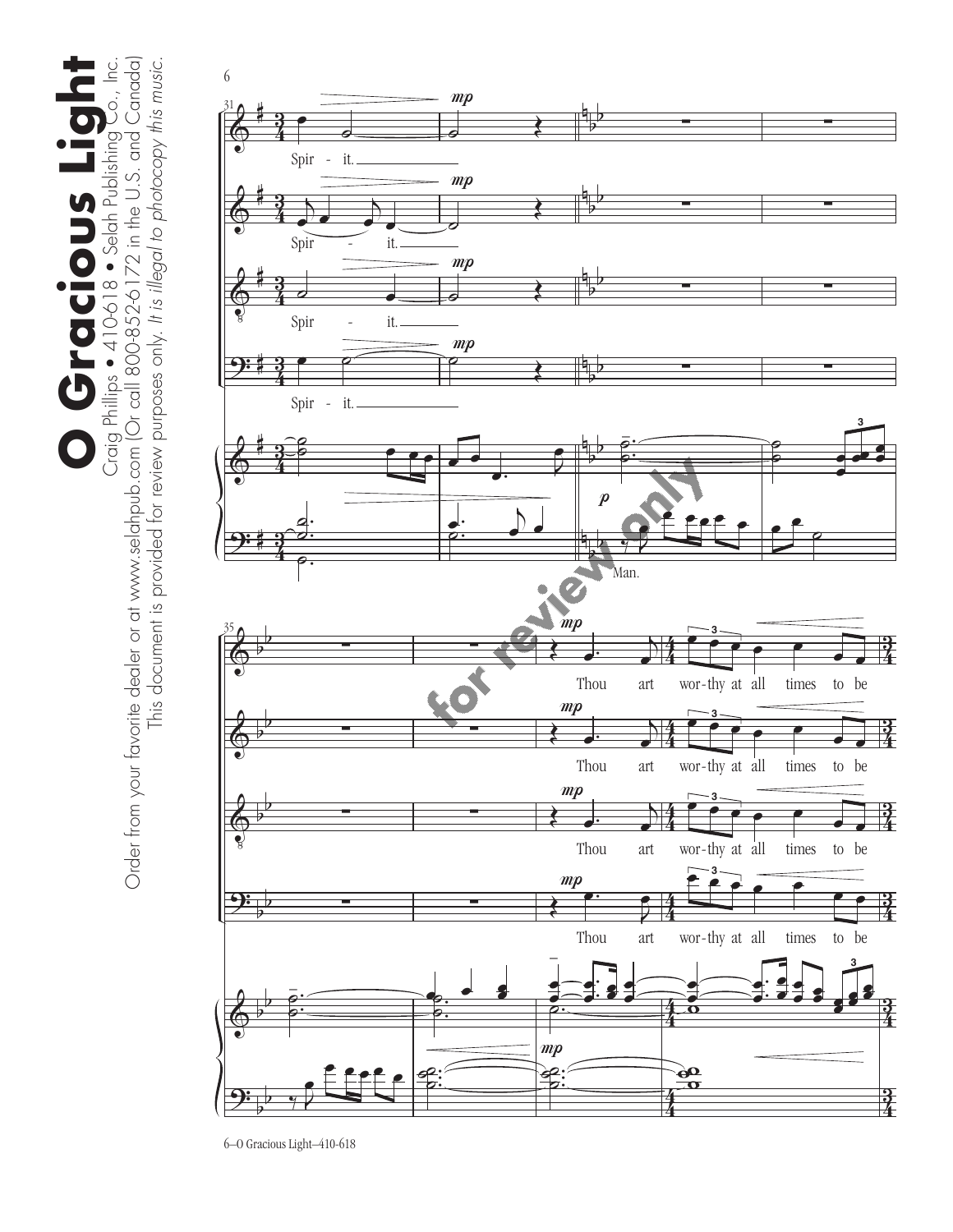![](_page_6_Figure_0.jpeg)

Craig Phillips ● 410-618 ● Selah Publishing Co., Inc.<br>Order from your favorite dealer or at www.selahpub.com (Or call 800-852-6172 in the U.S. and Canada) This document is provided for review purposes only. It is illegal to photocopy this music. This document is provided for review purposes only. Order from your favorite dealer or at www.selahpub.com (Or call 800-852-6172 in the U.S. and Canada) **Cracious Light**<br>Craig Phillips • 410-618 • Selah Publishing Co., Inc.

*It is illegal to photocopy this music.*